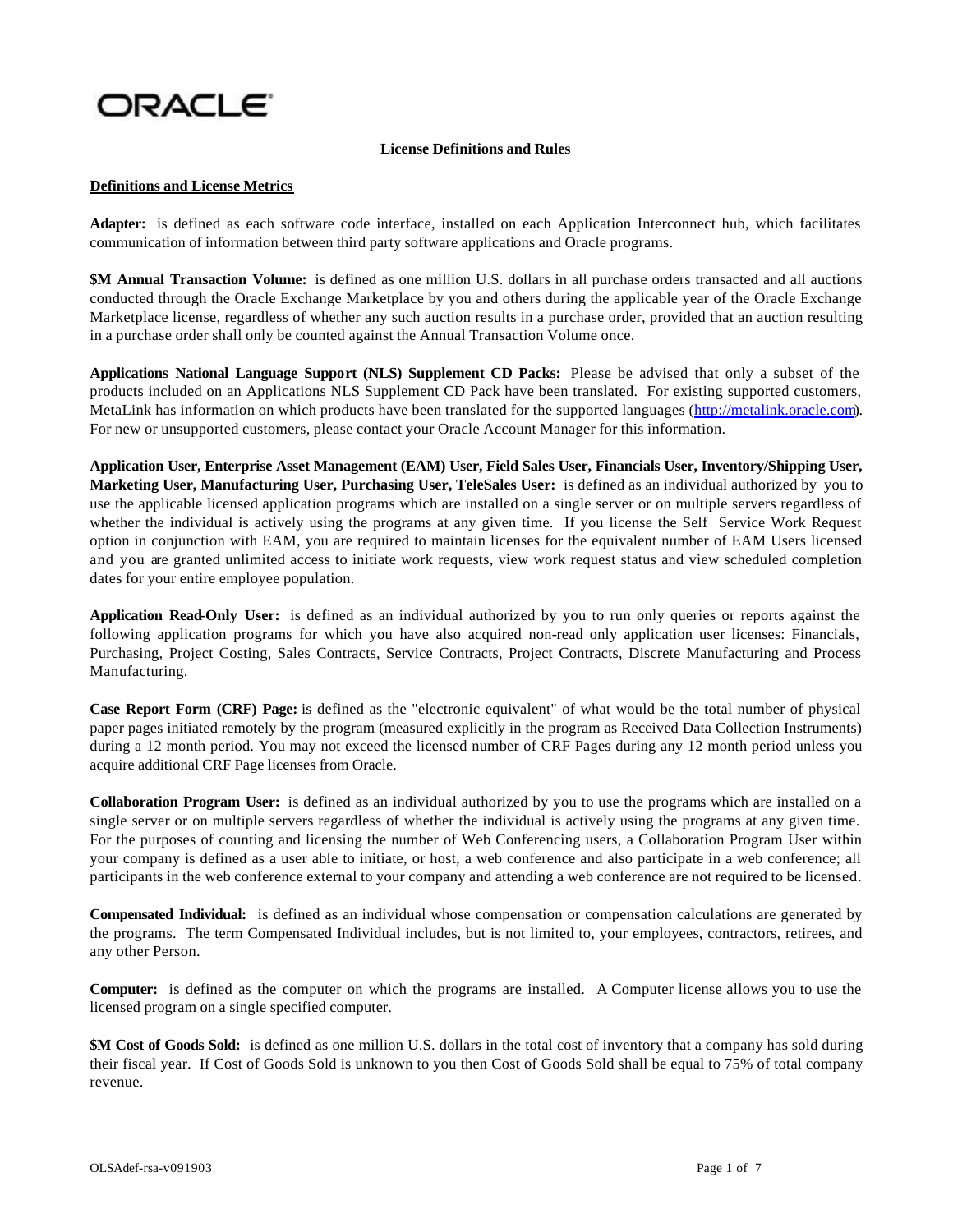**Electronic Order Line:** is defined as the total number of distinct order lines entered electronically into the Oracle Order Management application from any source (not manually entered by licensed Order Management Users, Professional Users 2003, or Professional Users 2003 - External) during a 12 month period. This includes order lines originating as external EDI/XML transactions and/or sourced from other Oracle and non-Oracle applications. You may not exceed the licensed number of order lines during any 12 month period.

**Employee:** is defined as an active employee of yours. (*note: The value of these applications is determined by the size of the active employee population and not the number of actual users. Therefore, all of your active employees must be included in your order when licensing these applications*.)

**Employee User:** is defined as an individual authorized by you to use the application programs which are installed on a single server or multiple servers, regardless of whether or not the individual is actively using the programs at any given time. Your human resource personnel that require access to the Oracle Self Service Human Resources program may not be licensed as Employee Users, but must be licensed as Professional Users. Additionally, your technical support personnel that require access to the Oracle iSupport program may not be licensed as Employee Users, but must be licensed as Professional Users.

**Expense Report:** is defined as the total number of expense reports processed by Internet Expenses during a 12 month period. You may not exceed the licensed number of expense reports during any 12 month period.

**Field Technician:** is defined as an engineer, technician, representative, or other person who is dispatched by you, including the dispatchers, to the field using the programs.

**Full Time Equivalent (FTE) Student:** is defined as any full-time student enrolled in your institution and any part-time student enrolled in your institution counts as 25% of an FTE Student. The definition of "full-time" and "part-time" is based on your policies for student classification. If the number of FTE Students is a fraction, that number will be rounded to the nearest whole number for purposes of license quantity requirements.

**Hosted Named User:** is defined as an individual authorized by you to access the hosted service, regardless of whether the individual is actively accessing the hosted service at any given time.

**iLearning Subscription:** is defined as a web based learning environment that is made available to you subject to the terms of this agreement and Oracle's iLearning Subscription Policies. Oracle's iLearning Subscription Policies are located at http://oracle.com/policies/ilearningpolicy.html, and may be updated by Oracle from time to time without notice to you.

### **Implementation Services, Packaged Methods, Architecture Services, Accelerator Services, Assessment Services and Workshops**

Each Implementation Service, Packaged Method, Architecture Service, Accelerator Service, Assessment Service and Workshop is provided subject to the statement of obligation for that particular offering and Oracle's consulting services policies. Oracle's consulting services policies are located at www.oracle.com/consulting/policies/index.html?content.html, and are subject to change.

**Invoice Line:** is defined as the total number of invoice line items processed by the program during a 12 month period. You may not exceed the licensed number of Invoice Lines during any 12 month period unless you acquire additional Invoice Line licenses from Oracle.

**Learning Credits:** may be used to acquire education products and services offered in the Oracle University online catalogue posted at www.oracle.com/education under the terms specified therein. Learning Credits may only be used to acquire products and services at the list price in effect at the time you order the relevant product or service, and may not be used for any product or service that is subject to a promotional discount. Learning Credits are valid for a period of 12 months from the date your order is accepted by Oracle, and you must acquire products and must use any acquired services prior to the end of such period. You may only use Learning Credits in the country in which you acquired them, may not use them as a payment method for additional Learning Credits, and may not use different Learning Credit accounts to acquire a single product or service. You may be required to execute standard Oracle ordering materials when using Learning Credits to order products or services.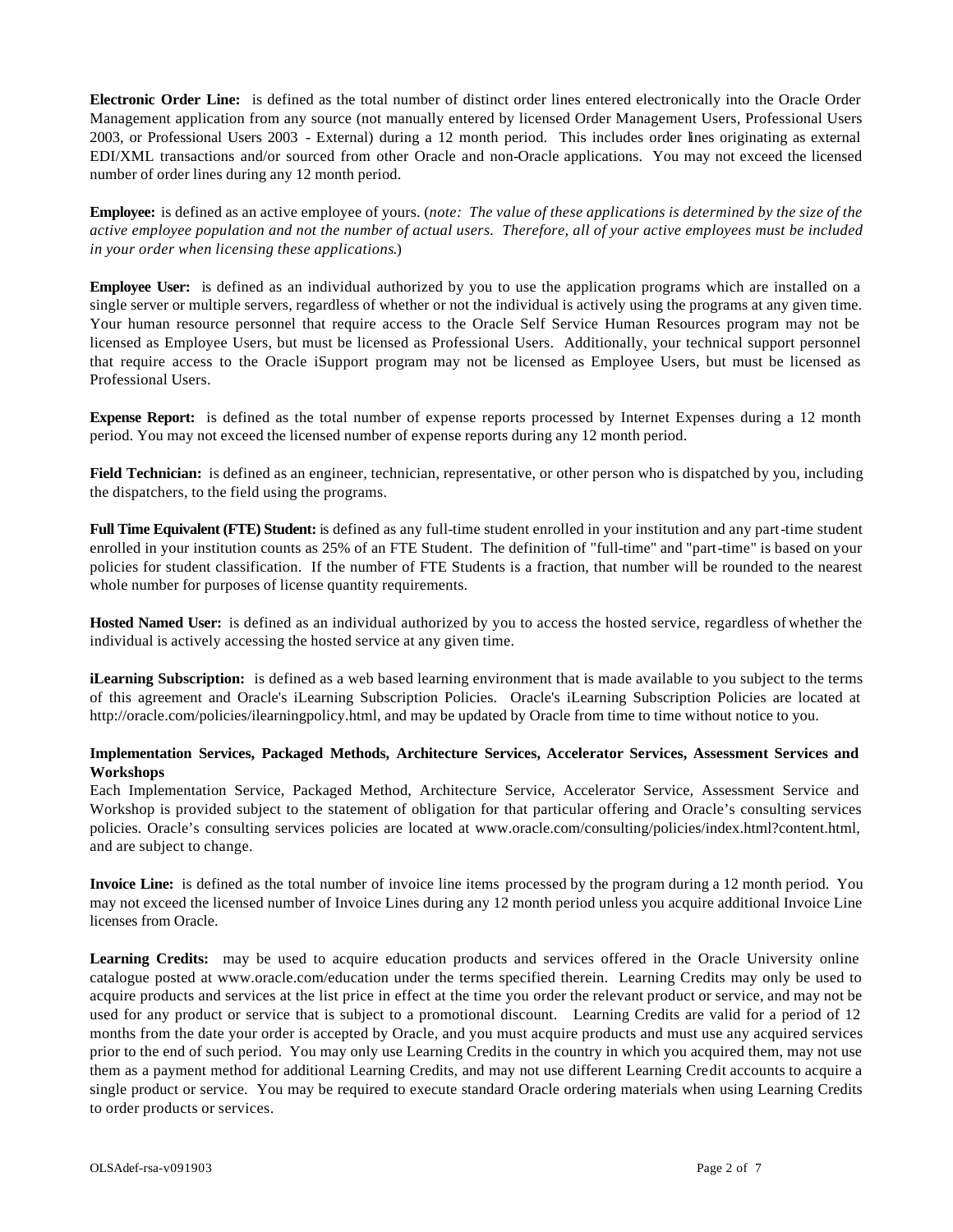**\$M in Managed Assets:** is defined as one million U.S. dollars of the following total: (1) Book value of investment in capital leases, direct financing leases and other finance leases, including residuals, whether owned or managed for others, active on the program, plus (2) Book value of assets on operating leases, whether owned or managed for others, active on the program, plus (3) Book value of loans, notes, conditional sales contracts and other receivables, owned or managed for others, active on the program, plus (4) Book value of non earning assets, owned or managed for others, which were previously leased and active on the program, including assets from term terminated leases and repossessed assets, plus (5) Original cost of assets underlying leases and loans, originated and active on the program, then sold within the previous 12 months.

**Membership:** is defined as an individual authorized by you to access the hosted service, regardless of whether the individual is accessing the hosted service at any given time.

**Module:** is defined as each production database running the programs.

**Named User Plus:** is defined as an individual authorized by you to use the programs which are installed on a single server or multiple servers, regardless of whether the individual is actively using the programs at any given time. A non human operated device will be counted as a named user plus in addition to all individuals authorized to use the programs, if such devices can access the programs. If multiplexing hardware or software (e.g., a TP monitor or a web server product) is used, this number must be measured at the multiplexing front end. Automated batching of data from computer to computer is permitted. You are responsible for ensuring that the named user plus per processor minimums are maintained for the programs contained in the user minimum table in the licensing rules section; the minimums table provides for the minimum number of named users plus required and all actual users must be licensed.

**Non Employee User - External:** is defined as an individual, who is not your employee, contractor or outsourcer, authorized by you to use the application programs which are installed on a single server or multiple servers, regardless of whether or not the individual is actively using the programs at any given time.

**OFD Agreement:** is an agreement between you and Oracle (or one of Oracle's affiliates) that provides for payments over time of some or all of the sums due under your order.

**Oracle University Online Library Service:** the Oracle University Online Library service is a web based learning environment that is made available to you subject to the terms of this agreement and Oracle University's Online Library Hosting Access Policies. Oracle University's Online Library Hosting Access Policies are located at www.oracle.com/education/oln/index.html, and may be updated by Oracle from time to time without notice to you. You acknowledge that you will create and activate an administrator account and password and that the Oracle University Online Library service is available on http://www.oracle.com/education/oln. The term of your Oracle University Online Library service shall be one year from the effective date of your order (except the Oracle University Premium Online Library service available in the courses and languages specified at http://www.oracle.com/education/oln, the term for which shall be six months from the effective date of your order). At the end of the term, the Oracle University Online Library service may be renewed for an additional term of the same length at the then current Oracle University Online Library service rates by contacting your local Oracle Education Sales Office. If you choose not to renew, all rights to use the Oracle University Online Library service shall cease. Notwithstanding anything to the contrary in the agreement, Oracle does not warrant that the Oracle University Online Library service will be provided uninterrupted or error-free.

**Order Line:** is defined as the total number of order entry line items processed by the program during a 12 month period. Multiple order entry line items may be entered as part of an individual customer order or quote and may also be automatically generated by the Oracle Configurator. You may not exceed the licensed number of Order Lines during any 12 month period unless you acquire additional Order Line licenses from Oracle.

**Order Management User:** is defined as an individual authorized by you to use the applicable licensed application programs which are installed on a single server or on multiple servers regardless of whether the individual is actively using the programs at any given time. Order Management Users are allowed to manually enter orders directly into the programs but any orders entered electronically from other sources must be licensed separately.

**Orders:** is defined as the total number of distinct orders for all programs that are a part of Electronic Orders, entered electronically (not manually entered by licensed professional users) through EDI, XML or other electronic means including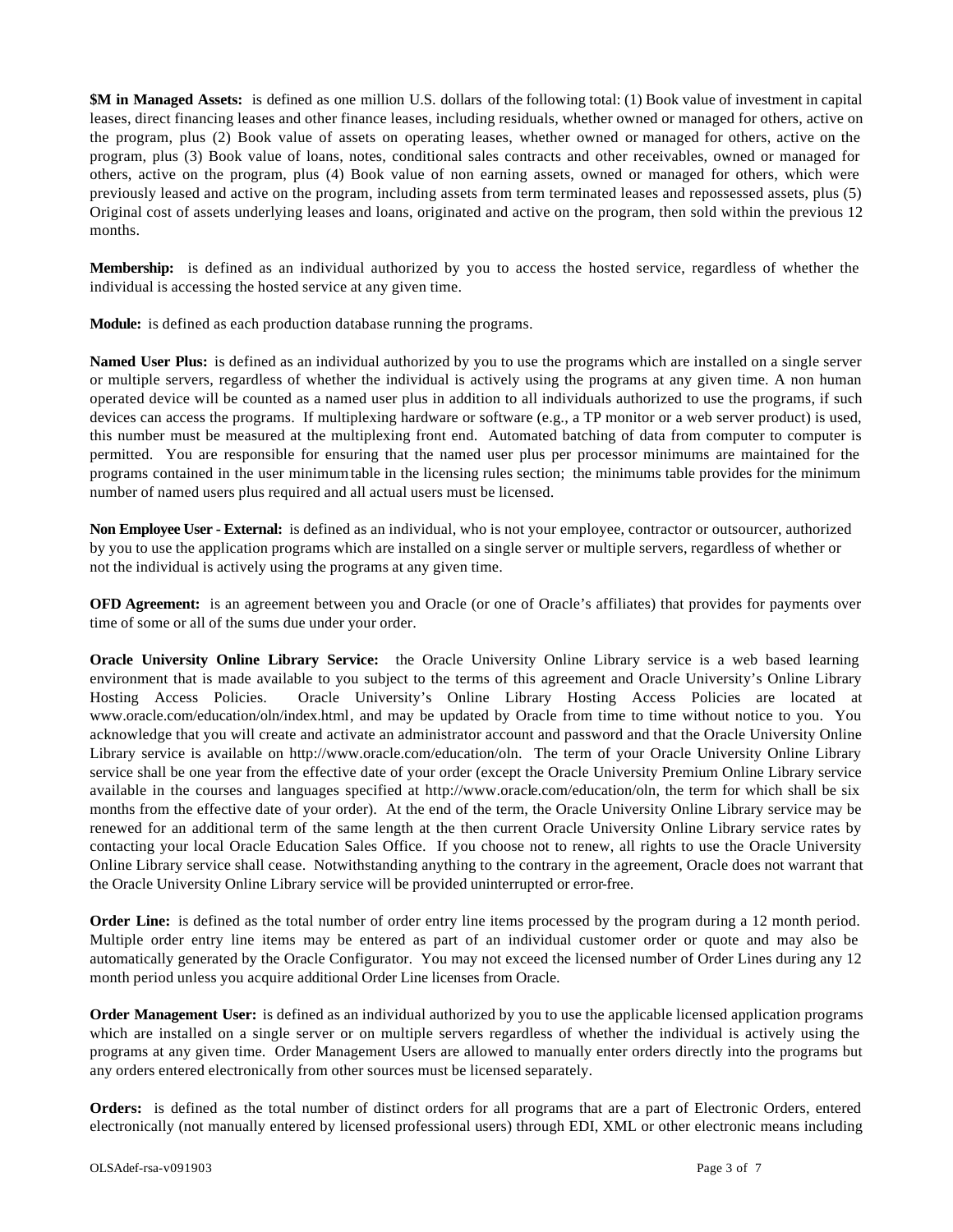purchase orders transmitted from Oracle Purchasing, during a 12 month period. You may not exceed the licensed number of orders during any 12 month period.

**Person:** is defined as your employee or contractor who is actively working on behalf of your organization or a former employee who has one or more benefit plans managed by the system or continues to be paid through the system. For Time and Labor, a person is defined as an employee or contractor whose time or labor (piece work) or absences are managed by the system. For Project Resource Management, a person is defined as an individual who is scheduled on a project. For Internet Time, a person is defined as an individual who is charging time to a project via the application. The total number of licenses needed is to be based on the peak number of part-time and full-time people whose records are recorded in the system.

**Ported Number:** is defined as the telephone number that end users retain as they change from one service provider to another. This telephone number originally resides on a telephone switch and is moved into the responsibility of another telephone switch.

**Primary Usage:** is defined as each licensed user of the following applications: Financials, Discrete Manufacturing, Process Manufacturing, Project Costing and Purchasing. Each licensed user is counted only once based on primary usage. You must specify how many users you are licensing for each application. Primary Usage of one of the applications listed above provides the licensed user with the right to use any or all of the other application programs listed above for which you are licensed. Primary Usage does not provide you with the right to use other application programs including the extensions or options to the application programs listed above.

**Processor:** shall be defined as all processors where the Oracle programs are installed and/or running. Programs licensed on a Processor basis may be accessed by your internal users (including agents and contractors) and by third party users. For the Healthcare Transaction Base program, only the processors on which Internet Application Server Enterprise Edition and this program are installed and/or running are counted for the purpose of determining the number of licenses required. For the iSupport, iStore and Configurator programs, only the processors on which Internet Application Server (Standard Edition and/or Enterprise Edition) and the licensed program are running are counted for the purpose of determining the number of licenses required for the licensed program; under these licenses you may also install and/or run the licensed program on the processors where a licensed Oracle Database (Standard Edition and/or Enterprise Edition) is installed and/or running.

**Professional User:** is defined as an individual authorized by you to use the application programs which are installed on a single server or multiple servers, regardless of whether or not the individual is actively using the programs at any given time. For the purposes of Order Management, Advanced Pricing and Purchasing, Professional Users are allowed to manually enter orders directly into these programs but any orders transmitted or executed electronically (via EDI, XML or other electronic means including purchase orders transmitted from Oracle Purchasing) must be licensed separately.

**Professional User – External :** is defined as an individual, who is not your employee, contractor or outsourcer, authorized by you to use the application programs which are installed on a single server or multiple servers, regardless of whether or not the individual is actively using the programs at any given time. For the purposes of Order Management, Advanced Pricing and Purchasing, Professional Users – External are allowed to manually enter orders directly into these programs but any orders transmitted or executed electronically (via EDI, XML or other electronic means including purchase orders transmitted from Oracle Purchasing) must be licensed separately.

**Professional User 2003:** is defined as an individual authorized by you to use the application programs which are installed on a single server or multiple servers, regardless of whether or not the individual is actively using the programs at any given time. Professional Users 2003 are allowed to manually enter orders directly into the programs but any orders entered electronically into Order Management from other sources must be licensed separately.

**Professional User 2003 – External:** is defined as an individual, who is not your employee, contractor or outsourcer, authorized by you to use the application programs which are installed on a single server or multiple servers, regardless of whether or not the individual is actively using the programs at any given time. Professional Users 2003 – External are allowed to manually enter orders directly into the programs but any orders entered electronically into Order Management from other sources must be licensed separately.

**Program Documentation:** is defined as the program user manual and program installation manuals.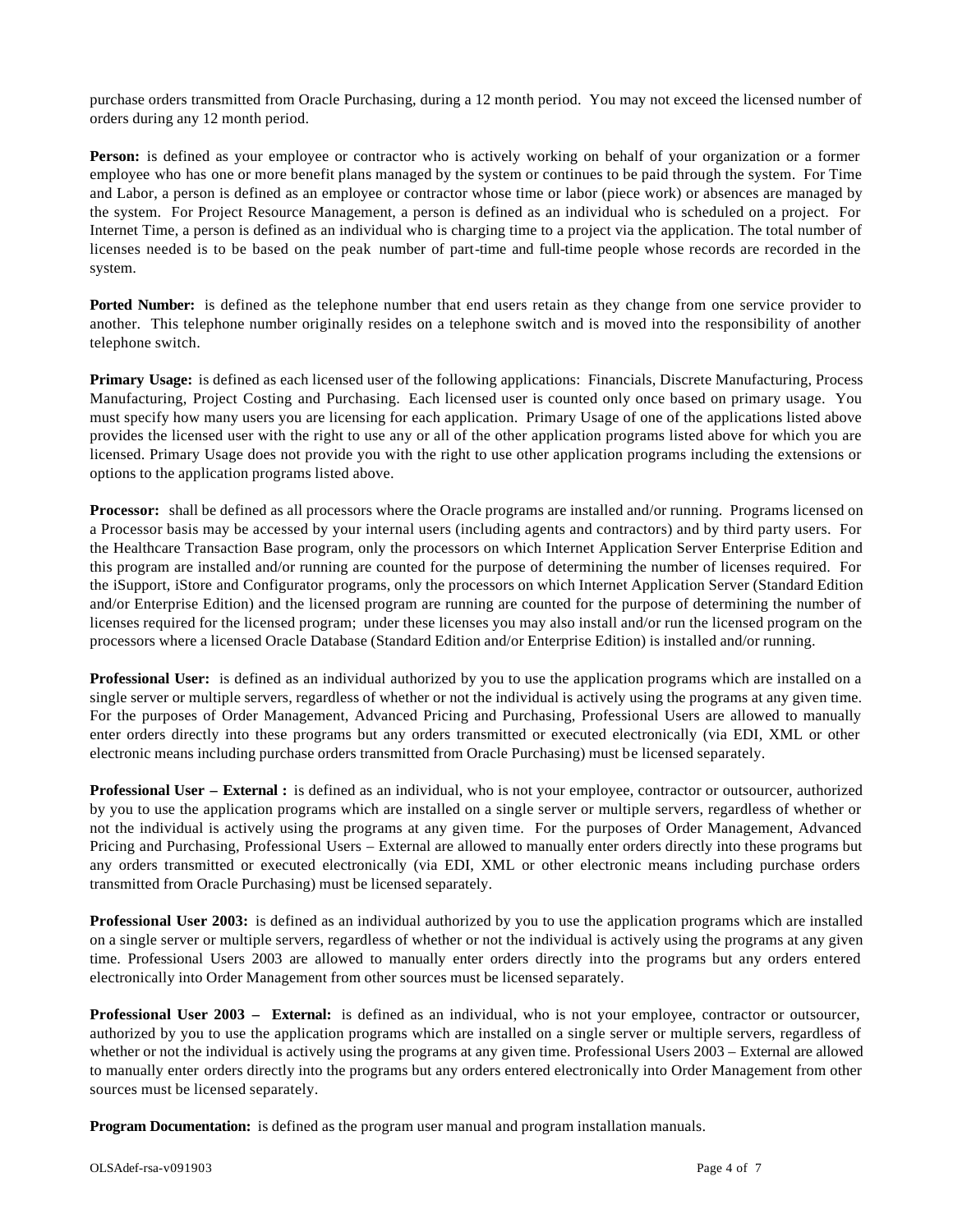**Purchase Line:** is defined as the total number of purchase line items processed by the application during a 12 month period. Multiple purchase lines may be created on either a requisition or purchase order or may be automatically generated by other Oracle Application programs. For iProcurement, Purchase Lines are counted as all line items on an approved requisition created in iProcurement. For Purchasing Intelligence, Purchase Lines are counted as the line items on purchase orders processed through this application. This does not include communication on the same purchase order. For each application, you may not exceed the licensed number of Purchase Lines during any 12 month period unless you acquire additional Purchase Line licenses from us. You may acquire a different number of Purchase Line licenses for each program (the number of Purchase Lines for iProcurement could be a smaller number than for Purchasing Intelligence).

**\$M in Revenue:** is defined as one million U.S. dollars in all income (interest income and non interest income) before adjustments for expenses and taxes generated by you during a fiscal year.

**RosettaNet Partner Interface Processes® (PIPs®):** are defined as business processes between trading partners. Preconfigured system-to-system XML-based dialogs for the relevant E-Business Suite Application(s) are provided. Each preconfigured PIP includes a business document with the vocabulary and a business process with the choreography of the message dialog.

**Service Order Line:** is defined as the total number of service order entry line items processed by the program during a 12 month period. Multiple service order entry line items may be entered as part of an individual customer service order or quote. You may not exceed the licensed number of Service Order Lines during any 12 month period unless you acquire additional Service Order Line licenses from Oracle.

**Subscriber:** is defined as (a) a working telephone number for all wireline devices; (b) a portable handset or paging device that has been activated by you for wireless communications and paging; (c) a residential drop or a nonresidential device serviced by a cable provider; or (d) a live connected utility meter. The total number of Subscribers is equal to the aggregate of all types of Subscribers. If your business is not defined in the primary definition of Subscriber above, Subscriber is defined as each U.S. \$1,000 increment of your gross annual revenue as reported to the SEC in your annual report or the equivalent accounting or reporting document.

**Suite:** is defined as all the functional software components described in the product documentation.

### **Technical Reference Manuals**

Technical Reference Manuals ("TRMs") are Oracle's confidential information. You shall use the TRMs solely for your internal data processing operations for purposes of: (a) implementing applications programs, (b) interfacing other software and hardware systems to the applications programs and (c) building extensions to applications programs. You shall not disclose, use or permit the disclosure or use by others of the TRMs for any other purpose. You shall not use the TRMs to create software that performs the same or similar functions as any of Oracle products. You agree: (a) to exercise either at least the same degree of care to safeguard the confidentiality of the TRMs as you exercise to safeguard the confidentiality of your own most important confidential information or a reasonable degree of care, whichever is greater; (b) to maintain agreements with your employees and agents that protect the confidentiality and proprietary rights of the confidential information of third parties such as Oracle and instruct your employees and agents of these requirements for the TRMs; (c) restrict disclosure of the TRMs to those of your employees and agents who have a "need to know" consistent with the purposes for which such TRMs were disclosed; (d) maintain the TRMs at all times on your premises; and (e) not to remove or destroy any proprietary or confidential legends or markings placed upon the TRMs. Oracle shall retain all title, copyright and other proprietary rights in the TRMs. TRMs are provided to you "as-is" without any warranty of any kind. Upon termination, you shall cease using, and shall return or destroy, all copies of the applicable TRMs.

**Trainee:** is defined as an employee, contractor, student or other person who is being recorded by the program.

**Workstation:** is defined as the client computer from which the programs are being accessed, regardless of where the program is installed.